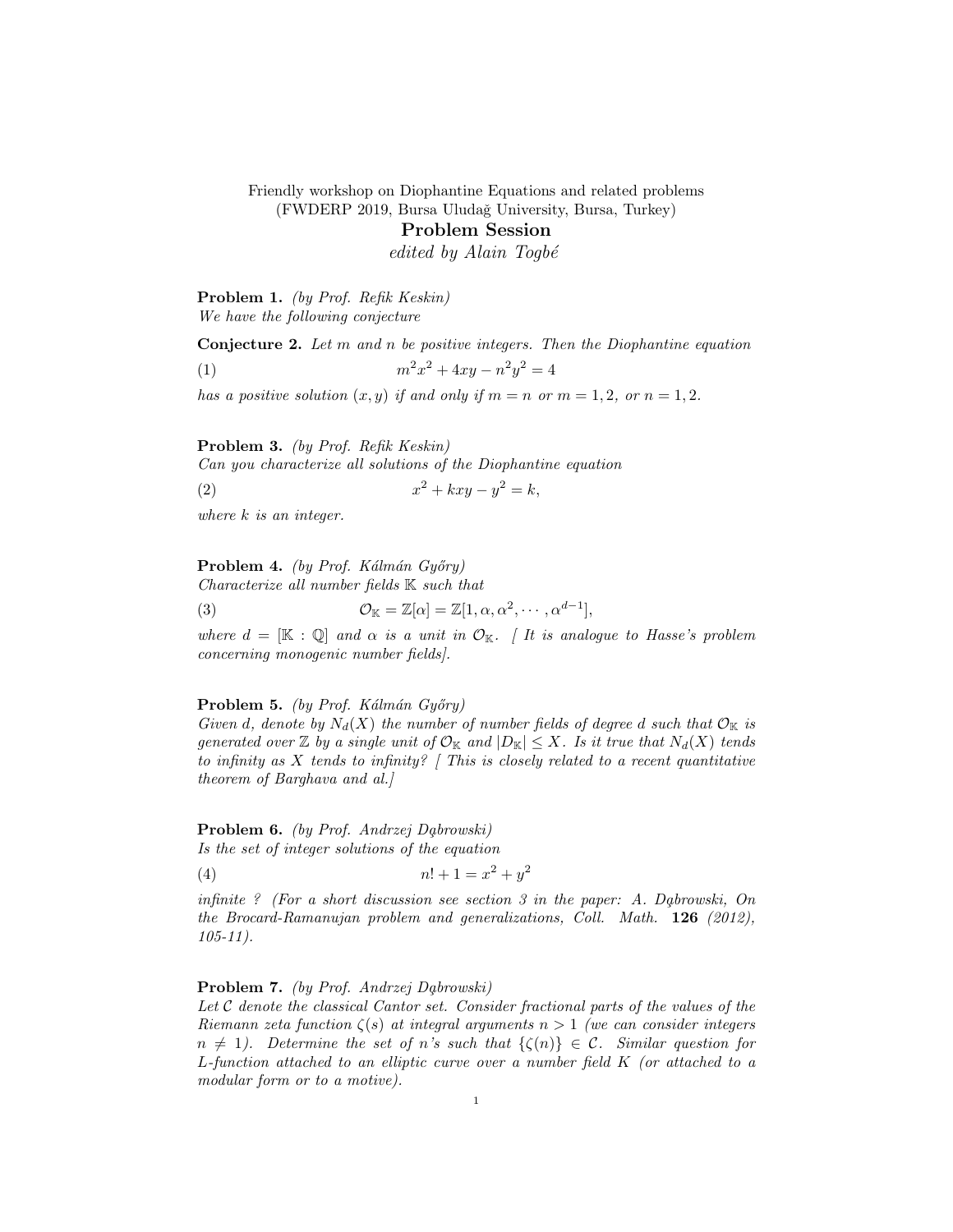Problem 8. (by Prof. Shanta Laishram) Let

(5) 
$$
S = \{n \in \mathbb{N} : \sigma_2(n) = \sigma_3(n)\},
$$

where  $\sigma_k(n)$  denotes the sum of digits of n in base k,  $(k \geq 2$  integer.) Is S infinite?

Equivalently, solve the equation

(6) 
$$
2^{n_0} + 2^{n_1} + \cdots 2^{n_s} = \sum_{i=0}^r a_i 3^{m_i},
$$

where  $a_i \in \{1, 2\}$ .

Problem 9. (by Prof. Shanta Laishram) It is known that the equation

(7) 
$$
\prod_{i=1}^{n} (i^2 + 1) = y^2
$$

has only the solution given by  $2 \cdot 5 \cdot 10 = 10^2$ .

Conjecture 10. The equation

(8) 
$$
\prod_{i=1}^{n}((n+i)^{2}+1)=y^{2},
$$

in variables n, k and y has only the solution given by  $2 \cdot 5 \cdot 10 = 10^2$ .

### Problem 11. (by Prof. Eva Goedhard)

Bugeaud and Dujella  $[2]$ - $[3]$  considered the problem of finding positive integers a and b such that one of the sets  $\{a + 1, b + 1, ab + 1\}$  or  $\{a + 1, ab + 1, ab^2 + 1\}$ is comprised entirely of perfect k-th powers, for  $k \geq 3$ . (The number of solutions is known to be finite as it was considered by  $A$ . Kihel and  $O$ . Kihel [\[5\]](#page-2-2) for more general sets). This problem consists of solving

<span id="page-1-0"></span>(9) 
$$
(x^k - 1)(y^k - 1) = z^k - 1
$$

or

(10) 
$$
(x^k - 1)(y^k - 1) = (z^k - 1)^2.
$$

Bugeaud [\[2\]](#page-2-0) and Bennett [\[1\]](#page-2-3) gave all solutions of equation [\(9\)](#page-1-0) for  $k \geq 3$  and char-acterized those of equation [\(10\)](#page-1-1), for  $k \geq 4$ .

<span id="page-1-1"></span>How many solutions are there to equation [\(10\)](#page-1-1) for  $k = 3$ ?

### Problem 12. (by Prof. Eva Goedhard)

Let x, y,  $z \geq 1$  be integers and a, b, c be fixed positive integers. The equation

(11) 
$$
(a^2cx^k - 1)(b^2cy^k - 1) = (abcz^k - 1)^2
$$

has no solutions for  $a^2x^k \neq b^2y^k$  when  $k \geq 7$ .

a. What happens when  $k = 3, 4, 5, 6$ ?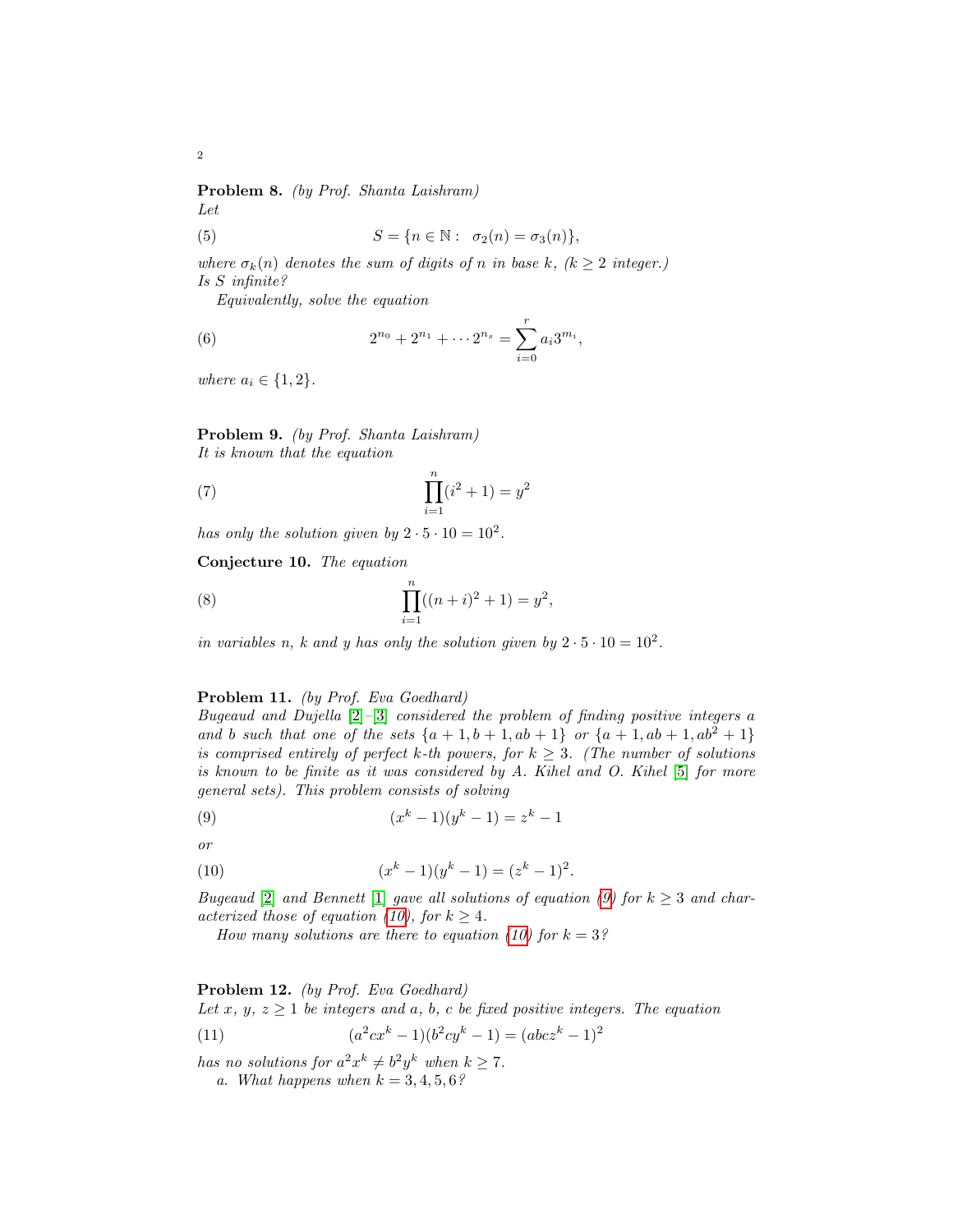b. Solve

(12) 
$$
(a^2cx^3 - 1)(b^2cy^3 - 1) = z^2
$$

when  $a^2x^3 \neq b^2y^3$ .

#### **REFERENCES**

- <span id="page-2-3"></span>[1] M.A. Bennett, "The Diophantine equation  $(x^k - 1)(y^k - 1) = (z^k - 1)^{t}$ ", *Indag. Math.* (N.S.), 18 (2007), no. 4, 507–525.
- <span id="page-2-0"></span>[2] Y. Bugeaud, "On the Diophantine equation  $(x^k - 1)(y^k - 1) = (z^k - 1)$ ", *Indag. Math.* (N.S.), 15 (2004), no. 1, 21–28.
- <span id="page-2-1"></span>[3] Y. Bugeaud and A. Dujella,"On a problem of Diophantus for higher powers", Math. Proc. Cambridge Philos. Soc., 135 (2003), no. 1, 1–10.
- [4] E. Goedhart and H.G. Grundman, "On the Diophantine equation  $NX^2 + 2^L 3^M = Y^{N}$ ", J. Number Theory 141 (2014), 214–224.
- <span id="page-2-2"></span>[5] A. Kihel and O. Kihel, "Sets in which the product of any K elements increased by t is a kth-power", Fibonacci Quart. 39 (2001), no. 2, 98–100.

Problem 13. (by Prof. Huilin Zhu) For example, let us consider the set

$$
S_0 = \{a_1 = 2^3 - 1, \quad a_2 = 4^3 - 1, \quad a_3 = 22^3 - 1\}.
$$

Notice that the  $a_i$  verify

$$
a_1 \cdot a_2 = 21^2
$$
,  $a_1 \cdot a_3 = 819^2$ ,  $a_2 \cdot a_3 = 2457^2$ .

and the cardinal number of  $S_0$  is 3.

• In general, we consider the set S of the numbers  $a_i$  defined by

$$
a_i = x_i^n - 1 = dm_i^2,
$$

where  $x_i > 1$ ,  $n > 2$  is a constant and d is a square-free constant. What is the cardinal of  $S$ ? Could it be infinite? If not, what is the bound of its cardinality?

• More generally, if  $n$  is not fixed, i.e.

$$
a_i = x_i^{n_i} - 1 = dm_i^2,
$$

where  $x_i > 1$ ,  $n_i > 2$  and d is square-free constant. Then what can we say about the cardinality of the set S?

## Problem 14. (by Prof. Omar Kihel) Let K be a number field and R its ring of integers. For every  $\alpha \in R$ , does exist a

primitive element  $\theta \in R$  such that  $\alpha \in \mathbb{Z}[\theta]$ ?

Problem 15. (by Prof. Omar Kihel) Find an example of a number field  $K$  such that

(13) 
$$
R=\cup_{i=1}^n \mathbb{Z}[\theta_i],
$$

i.e. its ring of integers R is not monogenic.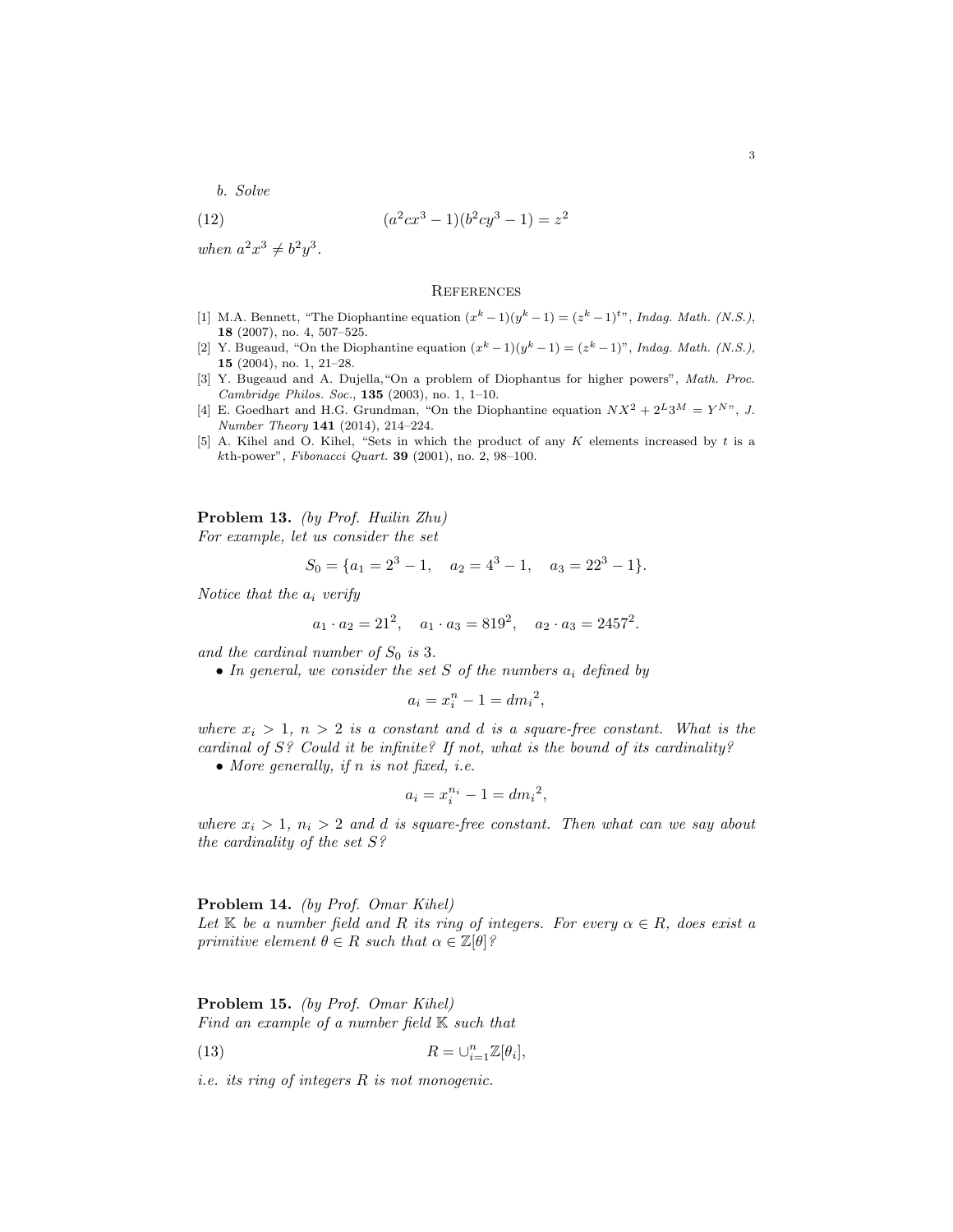# The remaining problems of this document are proposed by Prof. Claude Levesque and Prof. Michel Waldschmidt

Let K be a number field. Using Schmidt's Subspace Theorem, it has been proved in [\[2,](#page-4-0) Corollary 3.6] that there exists a positive constant  $c_{\mathbb{K}}$ , depending only on  $\mathbb{K}$ with the following property. Let  $\varepsilon$  be a unit in K of degree  $\geq 3$ . Let  $F_{\varepsilon}(X, Y) \in$  $\mathbb{Z}[X, Y]$  be the binary form of degree  $[\mathbb{Q}(\varepsilon) : \mathbb{Q}]$  such that  $F_{\varepsilon}(X, 1)$  is the irreducible polynomial of  $\varepsilon$ . If the height  $h(\varepsilon)$  of  $\varepsilon$  satisfies  $h(\varepsilon) \geq c_K$ , then there is no  $(x, y) \in \mathbb{Z}^2$  satisfying  $F_{\varepsilon}(x, y) = \pm 1$  and  $xy \neq 0$ .

Here,  $h$  is the logarithmic height - since two norms on a finite dimensional vector space are equivalent, the choice of the height does not matter.

Our first problem is the following one.

### **Problem LW1.** Give an effective upper bound for  $c_K$ .

One could be more ambitious and ask for an upper bound depending only on the degree of K. For such a uniform estimate, some exceptional families of Thue equations having very large exceptional solutions should be excluded. . . at least to start with. Let us give examples of such families.

Let  $c \in \{1, -1\}$ . Let  $g(X)$  be a non constant monic polynomial of degree  $n-2$ and let a be a rational integer. Consider the (assumed irreducible) polynomial

$$
f(X) = X(X - a)g(X) + c,
$$

which is the minimal polynomial of a unit of degree  $n$ . Then the binary form

$$
F(X,Y) = Y^n f(X/Y) = X(X - aY)Y^{n-2}g(X/Y) + cY^n
$$

satisfies  $F(a, 1) = c$ ,  $F(-a, -1) = (-1)^n c$ . This shows that the exceptional solution  $(a, 1)$  can be as large as one pleases.

Consider the special case where the polynomial  $(X - a)g(X)$  has  $n - 1$  distinct roots in Z. Let  $c \in \{1, -1\}$ ,  $n \geq 3$  and let  $f(X)$  be the (assumed irreducible) polynomial

$$
f(X) = X \prod_{i=1}^{n-1} (X - a_i) + c
$$

where the  $a_i$ 's are distinct nonzero integers. Then the binary form

$$
F(X,Y) = Y^{n} f(X/Y) = X \prod_{i=1}^{n-1} (X - a_{i}Y) + cY^{n}
$$

satisfies for  $i = 1, \ldots, n - 1$ ,

$$
F(a_i, 1) = c, F(-a_i, -1) = (-1)^n c.
$$

This last example shows that the larger  $n$  is, the larger the cardinality of exceptional solutions is.

As a first step towards a uniform bound, we restrict ourselves to specific families of Thue equations. To start with, consider the family  $\mathbb{K}_t$  ( $t \geq 0$ ) of the simplest